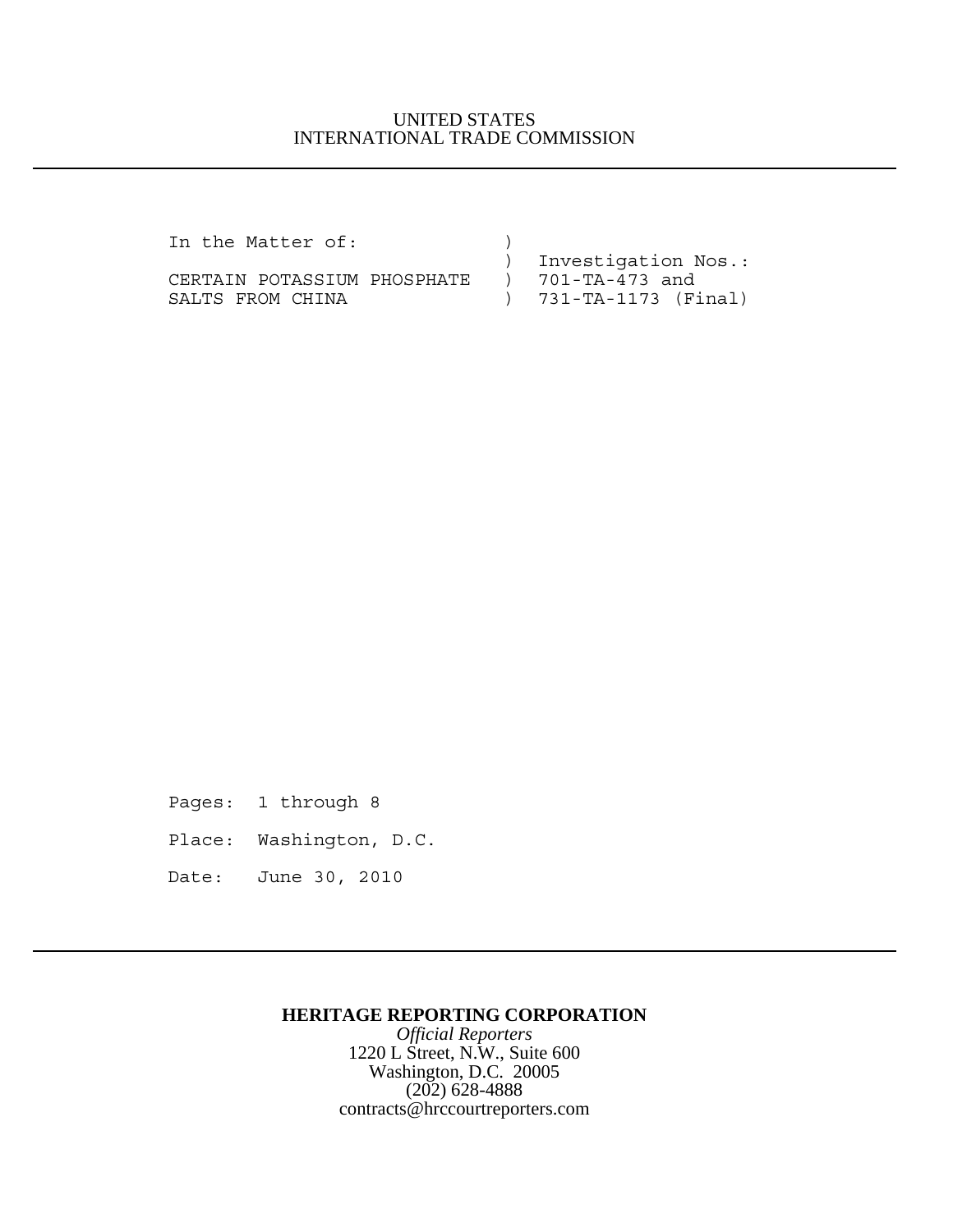THE UNITED STATES INTERNATIONAL TRADE COMMISSION

| In the Matter of:           |                       |
|-----------------------------|-----------------------|
|                             | Investigation Nos.:   |
| CERTAIN POTASSIUM PHOSPHATE | ) 701-TA-473 and      |
| SALTS FROM CHINA            | ) 731-TA-1173 (Final) |

Wednesday, June 30, 2010

Main Hearing Room U.S. International Trade Commission 500 E Street, S.W. Washington, D.C.

The Commission meeting commenced, pursuant to Notice, at 9:59 a.m., before the Commissioners of the United States International Trade Commission, the Honorable DEANNA TANNER OKUN, Chairman, presiding.

APPEARANCES:

On behalf of the International Trade Commission:

Commissioners:

DEANNA TANNER OKUN, CHAIRMAN CHARLOTTE R. LANE, COMMISSIONER DANIEL R. PEARSON, COMMISSIONER SHARA L. ARANOFF, COMMISSIONER IRVING A. WILLIAMSON, COMMISSIONER DEAN A. PINKERT, COMMISSIONER (Via Telephone)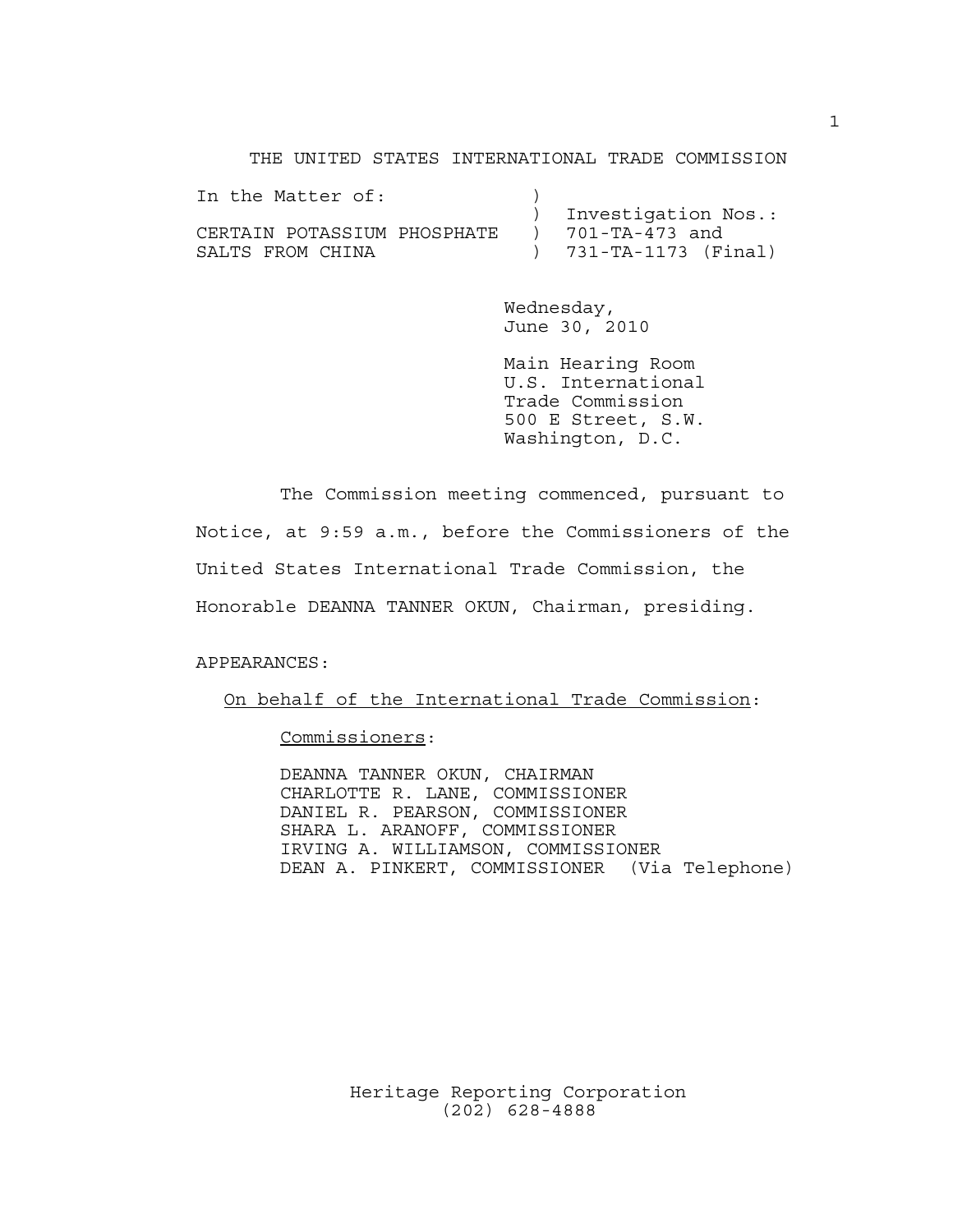Staff:

MARILYN R. ABBOTT, SECRETARY TO THE COMMISSION BILL BISHOP, HEARINGS AND MEETINGS COORDINATOR ANGELA NEWELL, INVESTIGATOR RAYMOND CANTRELL, INTERNATIONAL TRADE ANALYST AIMEE LARSEN, ECONOMIST JUSTIN JEE, ACCOUNTANT-AUDITOR MICHAEL HALDENSTEIN, ATTORNEY ELIZABETH DUALL, ATTORNEY DOUGLAS CORKRAN, SUPERVISORY INVESTIGATOR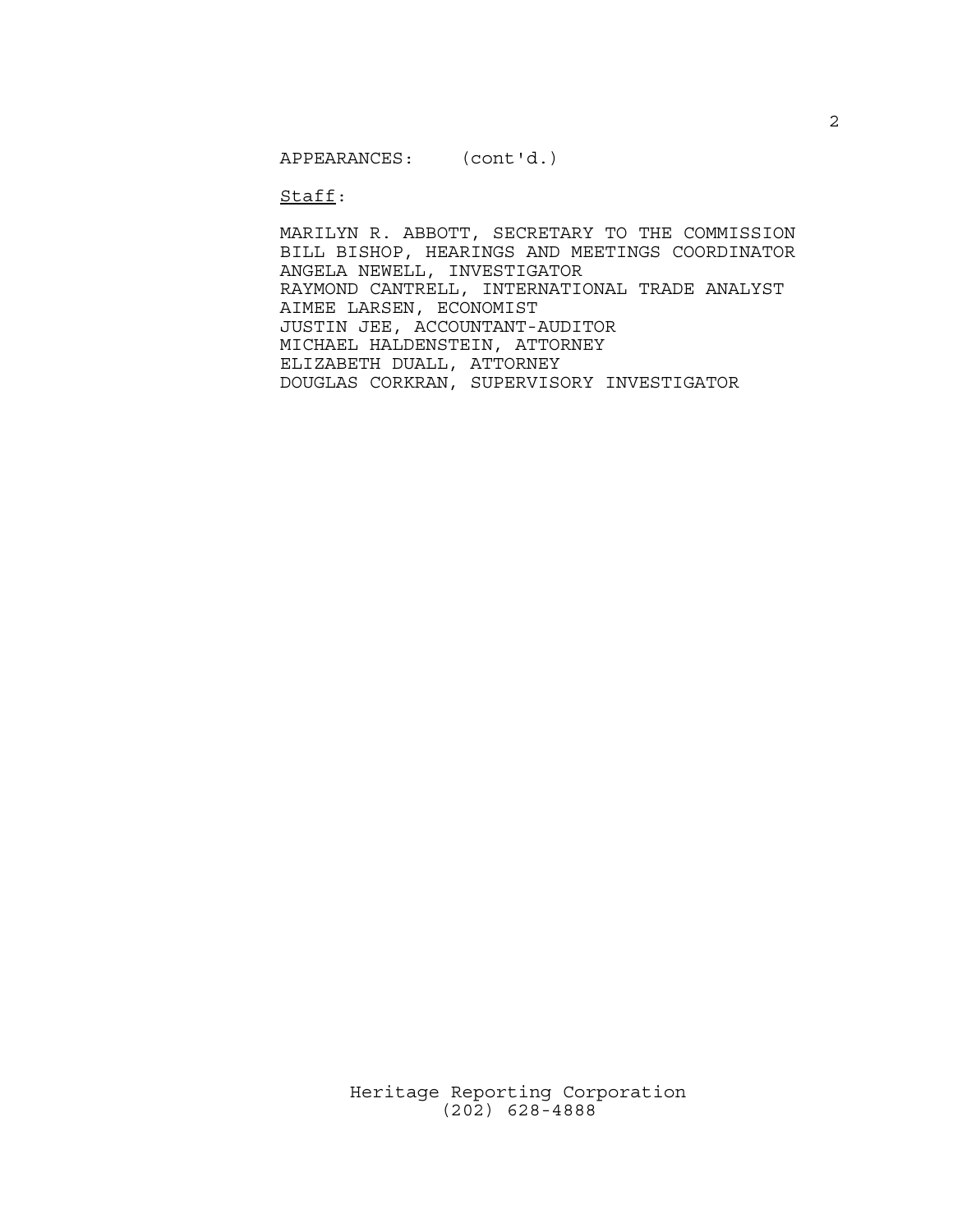## $\underline{\texttt{I}} \underline{\texttt{N}} \underline{\texttt{D}} \underline{\texttt{E}} \underline{\texttt{X}}$

| MEETING CALLED TO ORDER                                                                                                | 4              |
|------------------------------------------------------------------------------------------------------------------------|----------------|
| AGENDA FOR FUTURE MEETING: NONE                                                                                        | 4              |
| MINUTES: JUNE 8, 10, 15 (2 SETS), 16, 22 (2 SETS),<br>AND 24, 2010                                                     | $\overline{4}$ |
| RATIFICATION LIST: 10-008                                                                                              | 4              |
| INV. NOS. 701-TA-473 AND 731-TA-1173 (FINAL)<br>(CERTAIN POTASSIUM PHOSPHATE SALTS FROM CHINA) --<br>BRIEFING AND VOTE | 4              |
| OUTSTANDING ACTION JACKETS: NONE                                                                                       | 4              |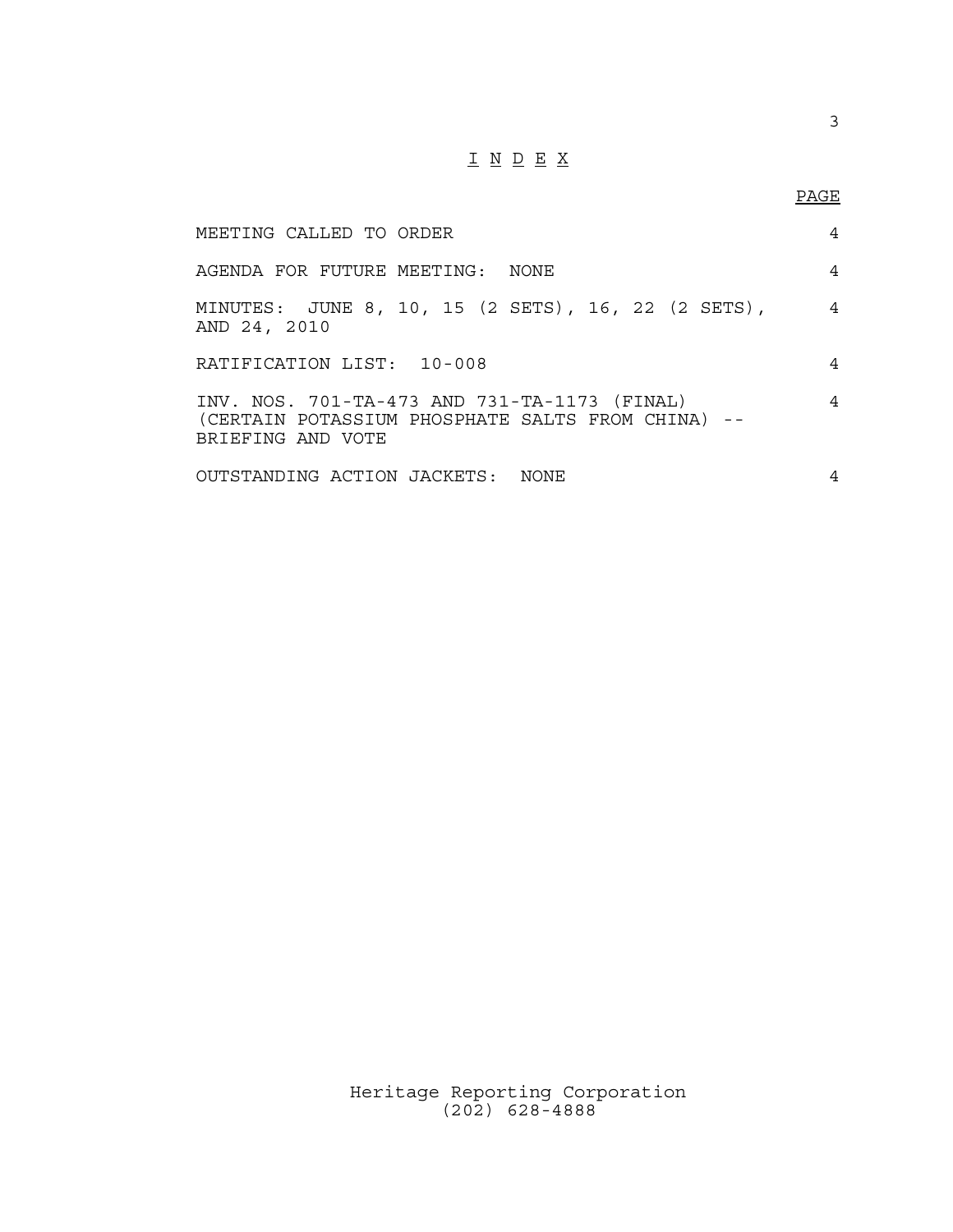| 1  | $\underline{P} \underline{R} \underline{O} \underline{C} \underline{E} \underline{E} \underline{D} \underline{I} \underline{N} \underline{G} \underline{S}$ |
|----|-------------------------------------------------------------------------------------------------------------------------------------------------------------|
| 2  | (9:59 a.m.)                                                                                                                                                 |
| 3  | CHAIRMAN OKUN: Good morning. This meeting                                                                                                                   |
| 4  | of the U.S. International Trade Commission will now                                                                                                         |
| 5  | come to order.                                                                                                                                              |
| 6  | Welcome to Commissioner Pinkert, who is                                                                                                                     |
| 7  | participating by telephone this morning.                                                                                                                    |
| 8  | COMMISSIONER PINKERT: Good morning.                                                                                                                         |
| 9  | CHAIRMAN OKUN: I understand there is no                                                                                                                     |
| 10 | agenda for future meetings or outstanding action                                                                                                            |
| 11 | jackets for us to consider.                                                                                                                                 |
| 12 | Is there any objection to approval of the                                                                                                                   |
| 13 | minutes of June 8, 10, 15, 16, 22 and 24, 2010, and                                                                                                         |
| 14 | Ratification List 10-008?                                                                                                                                   |
| 15 | (No response.)                                                                                                                                              |
| 16 | CHAIRMAN OKUN: Hearing none, they're                                                                                                                        |
| 17 | approved.                                                                                                                                                   |
| 18 | We will now turn to the briefing and vote in                                                                                                                |
| 19 | Investigation Nos. 701-TA-473 and 731-TA-1173 (Final),                                                                                                      |
| 20 | Certain Potassium Phosphate Salts From China.                                                                                                               |
| 21 | Welcome to Mr. Corkran and the other members                                                                                                                |
| 22 | of the staff who participated in this investigation.                                                                                                        |
| 23 | Do any Commissioners have questions for the                                                                                                                 |
| 24 | staff?                                                                                                                                                      |
| 25 | (No response.)                                                                                                                                              |
|    | Heritage Reporting Corporation                                                                                                                              |

(202) 628-4888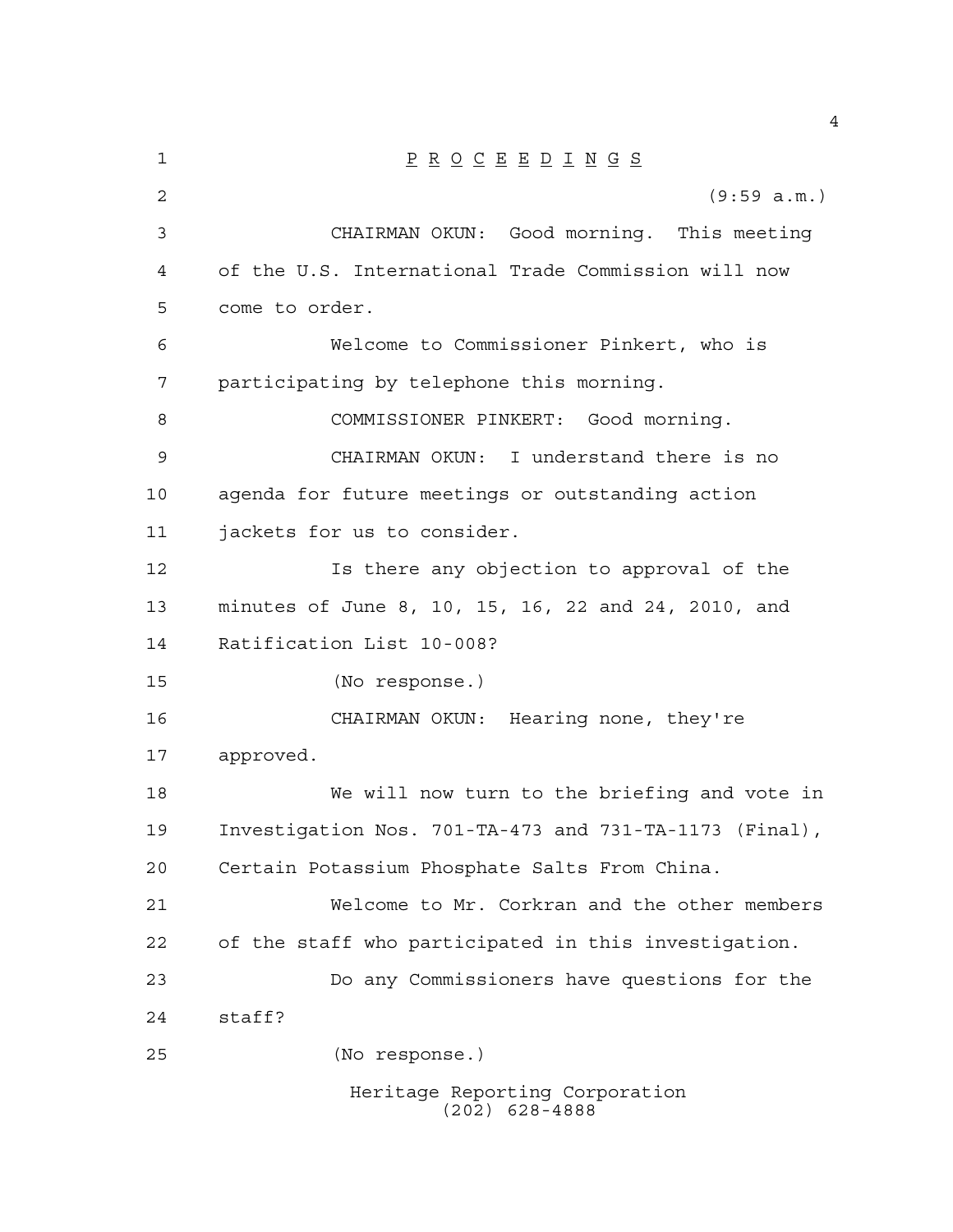CHAIRMAN OKUN: Are there any additions or corrections to the staff report? MR. CORKRAN: Douglas Corkran, Office of Investigations. Thank you, Chairman Okun. Staff proposes that the staff report on the subject investigations be revised in accordance with Memorandum INV-HH-066 dated June 21, 2010. Staff has no further revisions. CHAIRMAN OKUN: Thank you. Is there any objection to approval of the staff report as revised? (No response.) CHAIRMAN OKUN: Hearing none, it is approved. Madam Secretary, will you please call the roll? MS. ABBOTT: Commissioner Lane? COMMISSIONER LANE: I find three domestic like products: DKP, MKP and TKPP. I vote in the affirmative with respect to DKP, I vote in the negative with respect to MKP, and I vote in the affirmative with respect to TKPP. MS. ABBOTT: Commissioner Pinkert? COMMISSIONER PINKERT: I find three domestic like products: DKP, MKP and TKPP. I vote in the Heritage Reporting Corporation (202) 628-4888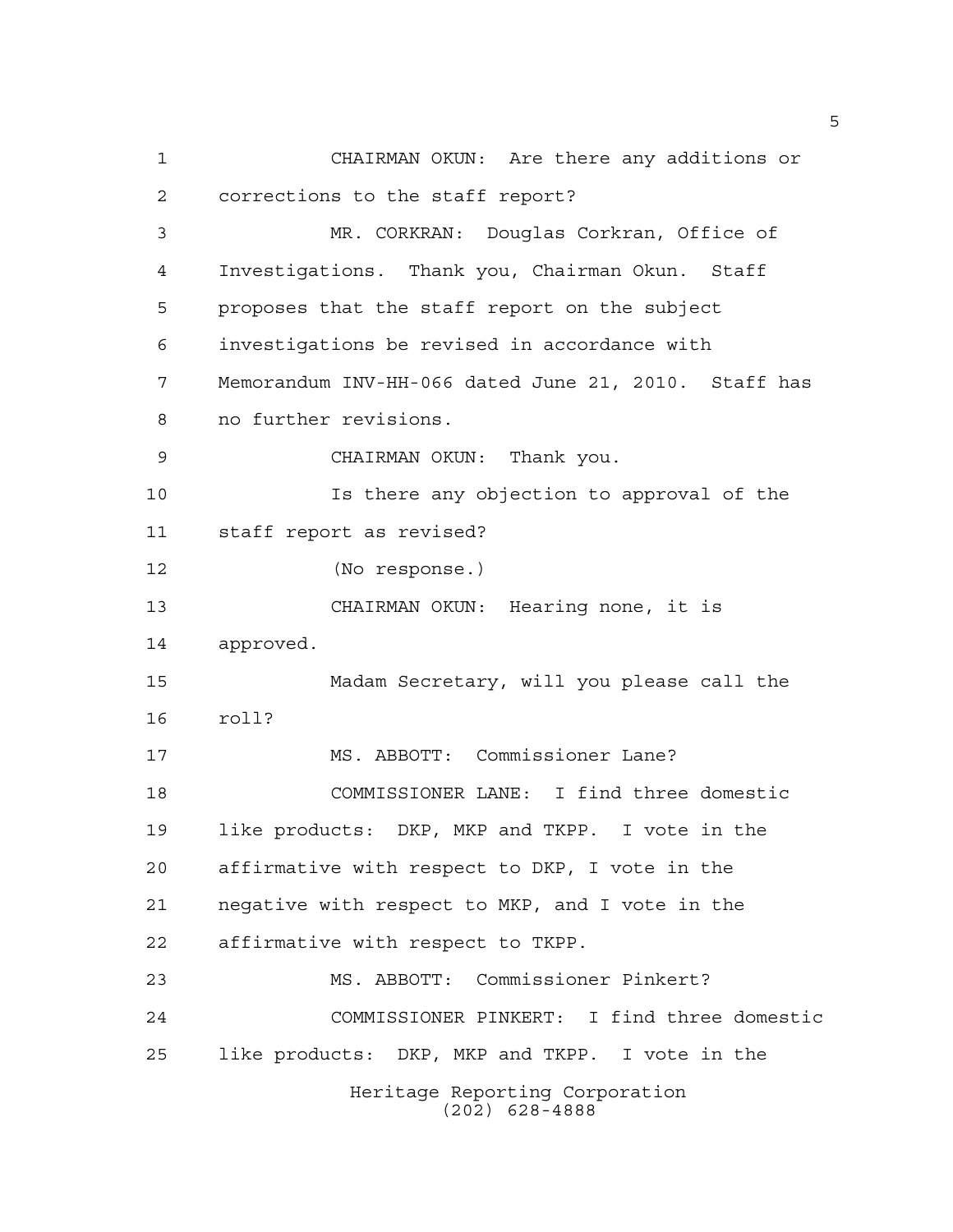affirmative with respect to DKP, I vote in the negative with respect to MKP, and I vote in the affirmative with respect to TKPP. MS. ABBOTT: Commissioner Pearson? COMMISSIONER PEARSON: I concur with Commissioners Lane and Pinkert. MS. ABBOTT: Commissioner Aranoff? COMMISSIONER ARANOFF: I concur with the votes of my colleagues. MS. ABBOTT: Commissioner Okun? CHAIRMAN OKUN: I also concur with the votes of my colleagues. MS. ABBOTT: Commissioner Williamson? COMMISSIONER WILLIAMSON: I also concur with the votes of my colleagues. MS. ABBOTT: Madam Chairman, the Commission has reached a negative determination regarding MKP and affirmative determinations concerning DKP and TKPP. CHAIRMAN OKUN: Thank you. Further information regarding these determinations will be in a press release. Commissioners' opinions are currently scheduled to be transmitted to the Department of Commerce on or before July 13, 2010. Thank you again to all staff who Heritage Reporting Corporation (202) 628-4888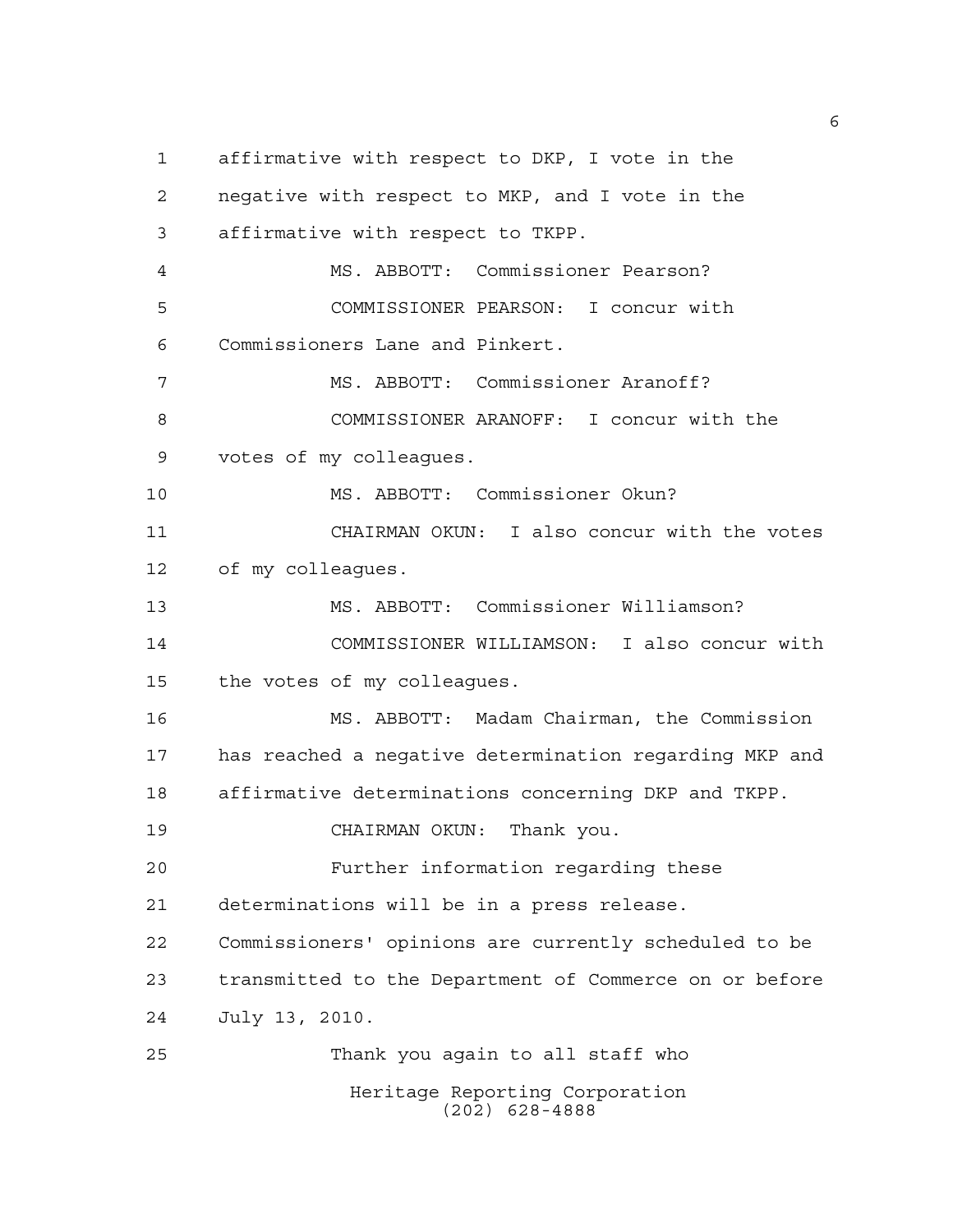| $\mathbf 1$    | participated in these investigations.                |
|----------------|------------------------------------------------------|
| $\sqrt{2}$     | Seeing no other business to come before the          |
| $\mathsf 3$    | Commission, this meeting is adjourned.               |
| $\overline{4}$ | (Whereupon, at 10:02 a.m., the Commission            |
| 5              | meeting in the above-entitled matter was concluded.) |
| $\epsilon$     | //                                                   |
| $\sqrt{ }$     | $\frac{1}{2}$                                        |
| $\,8\,$        | $\frac{1}{2}$                                        |
| $\mathsf 9$    | //                                                   |
| $10$           | //                                                   |
| $11\,$         | //                                                   |
| 12             | //                                                   |
| 13             | //                                                   |
| 14             | //                                                   |
| $15$           | //                                                   |
| 16             | //                                                   |
| 17             | //                                                   |
| 18             | //                                                   |
| 19             | //                                                   |
| 20             | $\frac{1}{2}$                                        |
| 21             | $\frac{1}{2}$                                        |
| 22             | $\frac{1}{2}$                                        |
| 23             | $\frac{1}{2}$                                        |
| 24             | $\frac{1}{2}$                                        |
| 25             | //                                                   |
|                |                                                      |